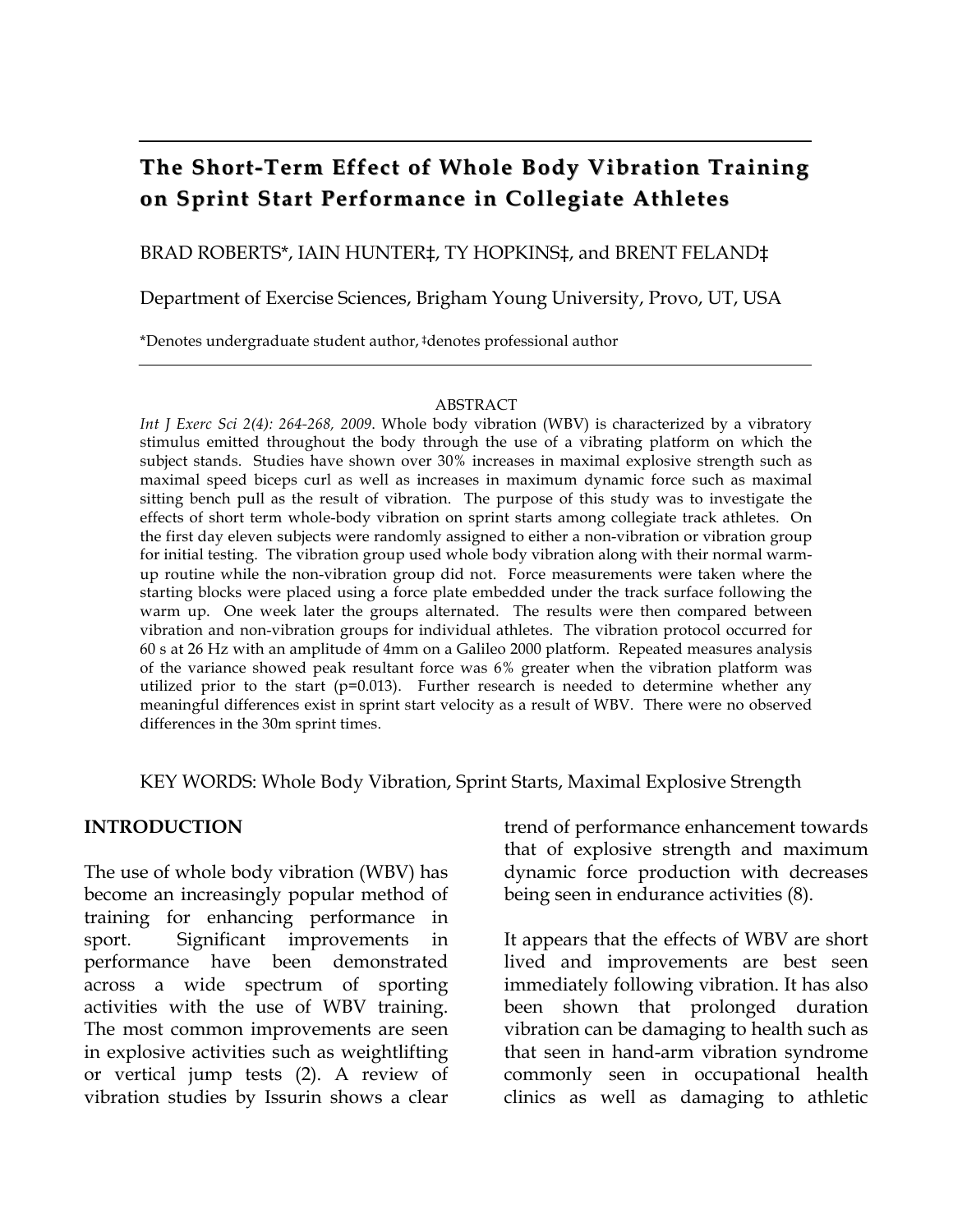performance (12, 14). Short duration WBV (1 minute or less) however, demonstrates significant improvement (1, 7, 9, 10). WBV has been described to produce gravitational acceleration changes similar to those of power and strength training and has been reported to improve muscular power of the upper and lower musculature, changes to hormonal profile, such as increases in testosterone and growth hormone levels (2), and increases in cardiovascular responses (4).

There are several theories for how the WBV exerts its effect. One of the theories is that muscles have a particular resonant frequency that, when excited, stimulates the gamma motor neurons to cause muscle spindle contraction. This resonant frequency has been shown in animals (11). It is also theorized that muscles are dynamically tuned to match the resonant properties of the entire musculoskeletal system (11). Muscle spindle contraction may cause an increase in the responsiveness of the extrafusal alpha fibers of the muscle which would allow for a stronger and quicker reflexive response. The muscle spindle's connections provide a means for rapidly executed reflex adjustments in muscle length following any stretching or change in muscle load. Since the neural pathways for the muscle spindle are relatively short, the change in motor neuron firing and ultimately muscle adjustments can be made more rapidly than if intervention by the central nervous system of the brain were needed. If this theory is indeed the case, it would be expected to be a short-term effect as the muscle would rapidly return to a state of relaxation following stimulation.

Five weeks of WBV training in addition to conventional training of sprint-trained athletes showed no surplus value upon the conventional training program to improve speed-strength performance in sprinttrained athletes (5). Although several studies have analyzed the long term cumulative effects of WBV, very few studies have been aimed at WBV's immediate, acute effects in sport, especially on sprint starts in a sprint trained population. This study analyzed the effects of WBV on trained sprint athletes and specifically looked at force production off of the sprint blocks immediately following WBV.

### **METHOD**

#### *Participants*

This study was approved by the university Internal Review Board for use of human subjects. Participation in the study was voluntary and, following an explanation of the study, each subject gave informed consent. Eleven male sprinters were selected from a Division I NCAA track team. All subjects were tested for the maximum resultant force they could produce during a sprint starts on two testing days one week apart. Subjects were randomly assigned to groups that performed whole body vibration (WBV) on the first or second days of testing. Subjects mean height was  $18.0 \pm 0.04$  m, mean mass was  $66.6 \pm 6.3$  kg and mean age was 21.9±2.5 years.

### *Protocol*

On each testing day three trials were performed. On the vibration testing trials, WBV occurred within 60 seconds of each trial. The WBV protocol included 60 seconds of vibration at 26 Hz at an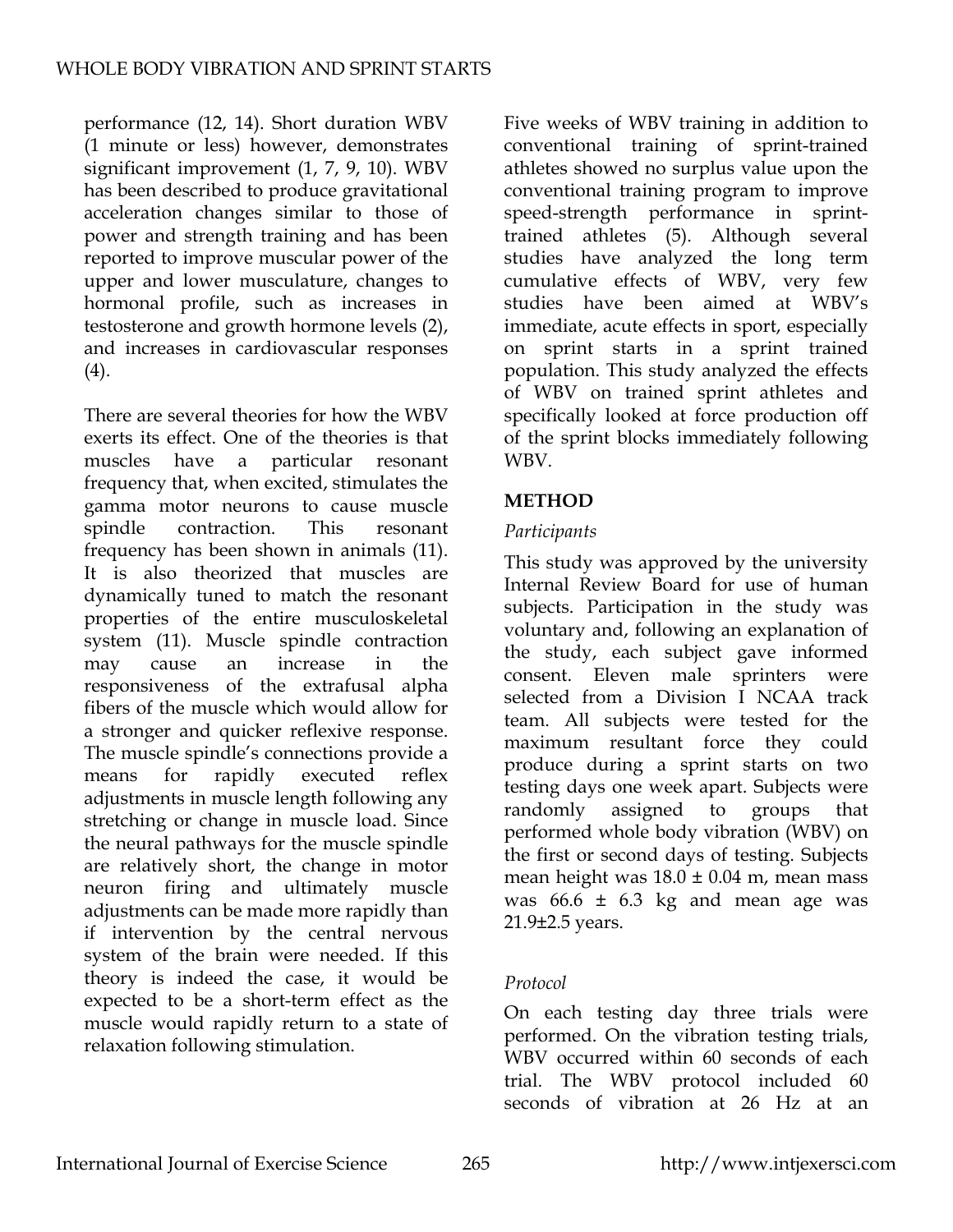amplitude of 4 mm on a Powerplate (Galileo 2000, Orthometrix, White Plains, NY). The vibration protocol replicated Bosco et al. (3). Subjects stood on the platform with the heels slightly off the ground and 45 degrees of knee flexion. Subjects completed their traditional warmup on both testing days and were asked not to vary their warm-up between days. A typical warm-up for these subjects included about 10 minutes of jogging, followed by static and dynamic stretching, then four 80 m strides. Measurements were taken during the teams' preseason training.

A Kistler force plate (9287BA, Amherst, NY) was under the surface of an indoor track and measured peak ground reaction forces at a vibration frequency of 1000 Hz. Subjects completed a start and ran 30m at maximum effort. In order to replicate a normal sprint start a starter's pistol signaled the start for each athlete. Peak ground reaction force was recorded for each start after normalizing by body weight. A wireless timing light system (Brower, Draper, UT) with sensors placed at head height were interfaced with starting blocks were used to determine 30-m sprint time.

### *Statistical Analysis*

A repeated measures analysis of the variance (ANOVA) was completed to compare conditions with the alpha-level set at 0.05.

## **RESULTS**

Acute effects of WBV showed an increased peak ground reaction force 6% greater than the control condition (table 1, p=0.013). No significant differences in 30-m sprint time were found.

| Condition | Peak Force    | 30-m Sprint     |
|-----------|---------------|-----------------|
|           | (N/kg)        | Time (s)        |
| Vibration | $2.41 + 0.20$ | $4.56 \pm 0.04$ |
| Control   | $2.28 + 0.19$ | $4.56 \pm 0.05$ |

Table 1. Peak ground reaction force and 30-m sprint time under WBV and control conditions (mean ± SD). Differences between conditions in peak ground reaction force, normalized by body weight (p=0.013) and 30-m sprint time (p=0.992).

## **DISCUSSION**

Whole body vibration is effective for aiding sprinters in producing slightly greater peak forces during sprint starts. Previous studies show mixed results in the benefits of shortterm WBV in vertical jump performance (2, 15). Short-term training effects on sprinting speed were non-significant in this and other studies (4). Other studies have shown 10% or greater improvements in explosive strength (8, 18). While an increase in peak resultant force is encouraging, there are other factors to consider. Studies have not concluded an optimal direction of the resultant force during the sprint start. There may be no benefit to increased force production if the direction of the increased force is not optimized.

The goal of a sprint start is to increase momentum as rapidly as possible. Increases in momentum can only be attained by increases in impulse, which is a combination of force and time of force application. Since the hands were not on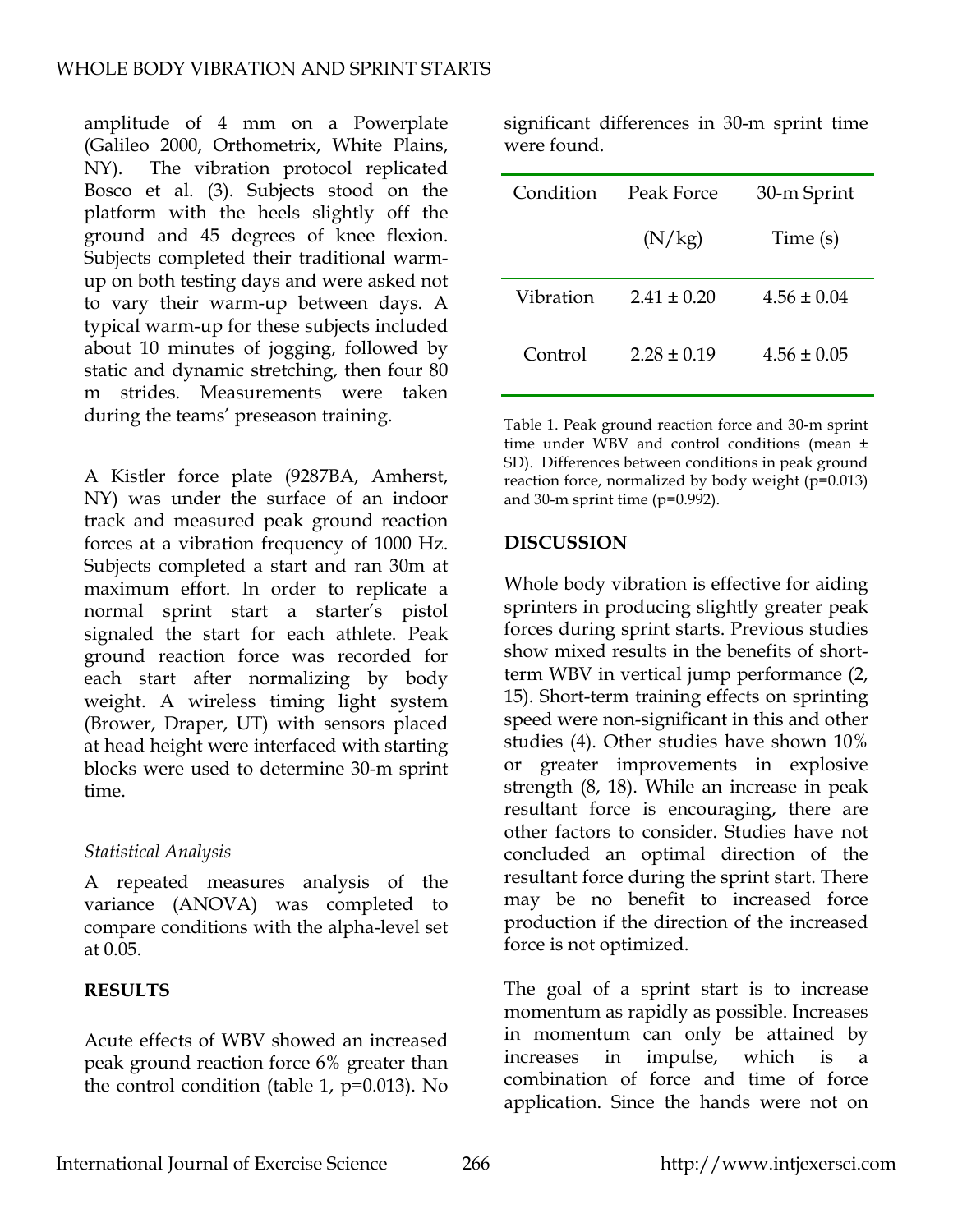the force plate at any point of the start, impulse could not be calculated accurately. So, there may not be increased running speed or an improved start just because of increased peak ground reaction forces. However, increased peak force typically leads to increased impulse and greater changes in momentum in human movement. Thus, further research looking into the above issues should finish answering the question of whether acute WBV has a benefit on improved performance in the sprint start. The above listed limitations to determining an increase in performance based upon greater peak ground reaction force were supported by the lack of any decrease in 30-m sprint time.

The 30-m sprint times were so similar that it is unlikely that vibration platforms will make it to the warm-up area at track meets. Furthermore, the cost and the necessity to travel with the large and heavy platform make it unlikely that WBV will be used in competitive track meets. There is also the possibility of the increases being due to other variables such as health on the day of testing or psychological impacts resulting in a placebo effect.

This study looked at the acute effects of WBV on trained collegiate sprinters. None of the studies to date have looked at collegiate sprinters, and data for the acute effects of WBV on any trained athletes is limited to one study testing vertical jump on trained handball players (3). Significant increases have only been shown with the use of acute WBV for recreational athletes in leg press power and counter-movement jump (8). Furthermore, many of the previous studies on acute WBV examine the effects that long term (more than a minute) WBV has while the subject is on the plate (6, 13, 15-17). This study examined an immediate response following short term (one minute) WBV. Long term WBV is likely to have a fatiguing effect due to excessive contraction of the extrafusal fibers caused by constant muscle spindle firing. This fatiguing effect may be the reason that a decrease in actual race time is not observed. Short term (acute) WBV may stimulate the gamma motor neurons just enough for an increase in spindle sensitivity resulting in an increase in peak force. Further research is needed to determine the optimal duration and frequency of the WBV training protocol.

Acute WBV increases peak ground reaction force in sprint starts. However, improvements in 30-m sprinting time do not exist in this or previous studies. Athletic performance is affected by WBV, yet it is still unknown the method by which this is happening. Further investigations of vibration training should answer at least three major questions: How is the response occurring? What are the most efficient training protocols and how can the health risks associated with whole body vibration be eliminated?

#### **REFERENCES**

1. Bosco C, Cardinale M, Tsarpela O. Influence of vibration on mechanical Power and electromyogram activity in human arm flexor muscles. Eur J Appl Physiol 79(4): 306-311, 1999.

2. Bosco C, Iacovelli M, Tsarpela O, Cardinale M, Bonifazi M, Tihanyi J, Viru M, De Lorenzo A, Viru A. Hormonal responses to whole-body vibration in men. Eur J Appl Physiol 81(6): 449-454, 2000.

3. Cardinale M, Bosco C. The use of vibration as an exercise intervention. Exerc Sport Sci Rev 31(1): 3-7, 2003.

4. Cochrane DJ, Legg SJ, Hooker MJ. The short-term effect of whole-body vibration training on vertical